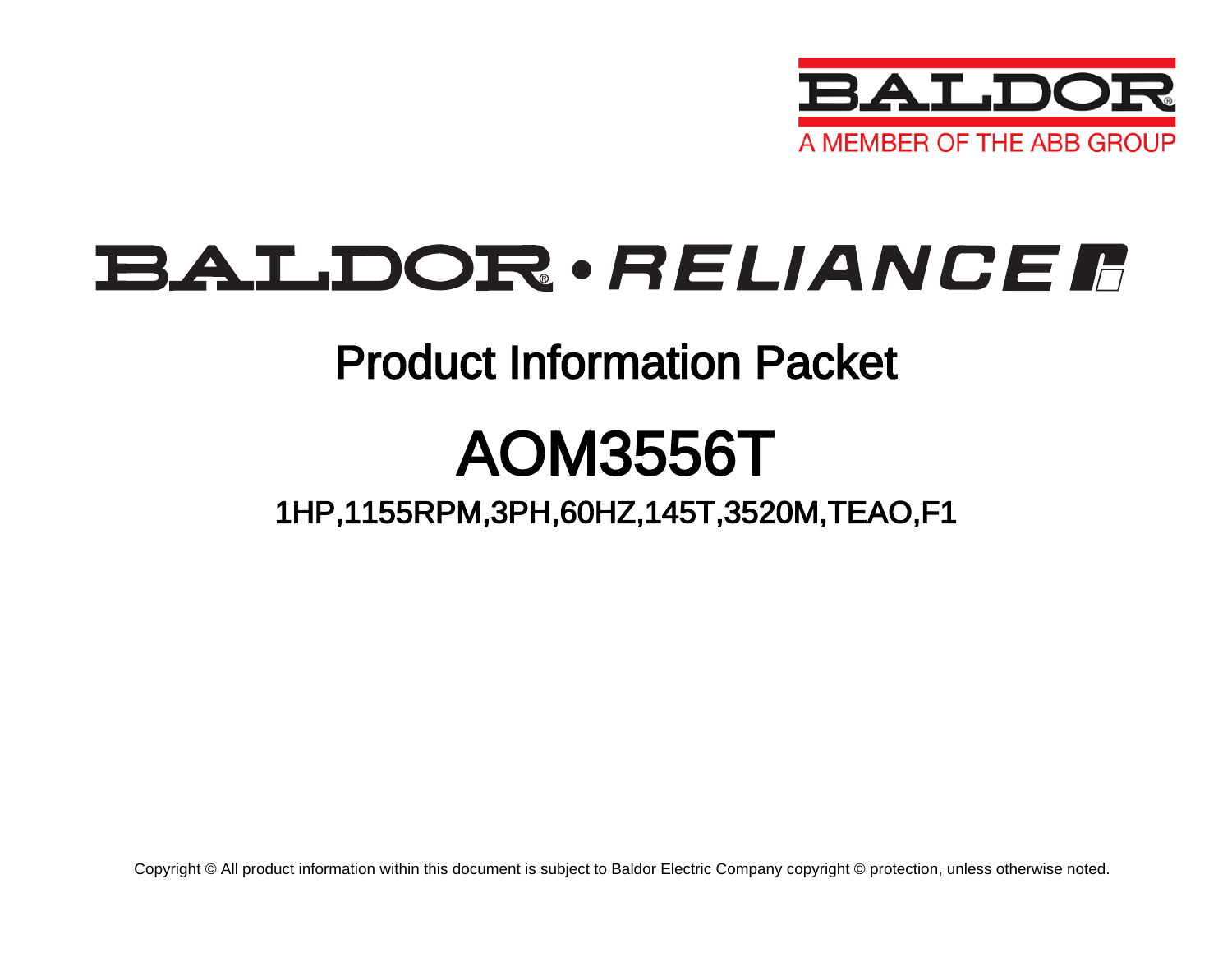### BALDOR · RELIANCE F Product Information Packet: AOM3556T - 1HP,1155RPM,3PH,60HZ,145T,3520M,TEAO,F1

| <b>Part Detail</b> |                  |                  |                |             |          |                      |            |  |
|--------------------|------------------|------------------|----------------|-------------|----------|----------------------|------------|--|
| Revision:          | D                | Status:          | PRD/A          | Change #:   |          | Proprietary:         | No         |  |
| Type:              | AC               | Prod. Type:      | 3520M          | Elec. Spec: | 35WGN025 | CD Diagram:          | CD0005     |  |
| Enclosure:         | <b>TEAO</b>      | Mfg Plant:       |                | Mech. Spec: | 35K695   | Layout:              | 35LYK695   |  |
| Frame:             | 145T             | Mounting:        | F <sub>1</sub> | Poles:      | 06       | <b>Created Date:</b> | 06-02-2011 |  |
| Base:              | <b>RG</b>        | <b>Rotation:</b> | R              | Insulation: | B        | Eff. Date:           | 04-02-2015 |  |
| Leads:             | 9#18 36" LG<br>v |                  |                |             |          | <b>Replaced By:</b>  |            |  |
| Literature:        |                  | Elec. Diagram:   |                |             |          |                      |            |  |

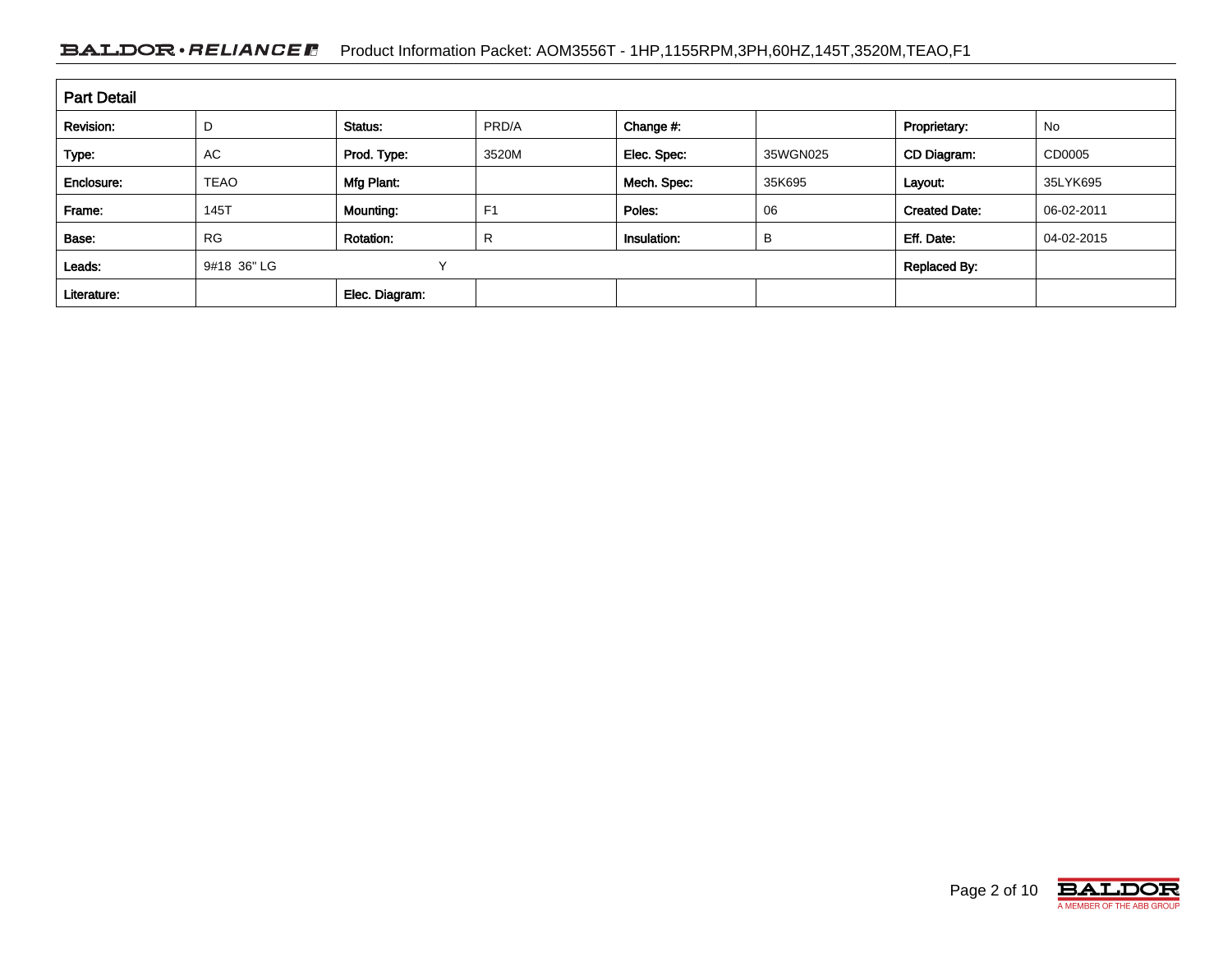### BALDOR · RELIANCE F Product Information Packet: AOM3556T - 1HP,1155RPM,3PH,60HZ,145T,3520M,TEAO,F1

| Nameplate NP1256L |                    |                |                      |    |              |              |             |  |  |
|-------------------|--------------------|----------------|----------------------|----|--------------|--------------|-------------|--|--|
| CAT.NO.           | AOM3556T           |                |                      |    |              |              |             |  |  |
| SPEC.             | 35K695N025G1       |                |                      |    |              |              |             |  |  |
| HP                |                    |                |                      |    |              |              |             |  |  |
| <b>VOLTS</b>      | 208-230/460        |                |                      |    |              |              |             |  |  |
| <b>AMP</b>        | 3.8/1.9            |                |                      |    |              |              |             |  |  |
| <b>RPM</b>        | 1155               |                |                      |    |              |              |             |  |  |
| <b>FRAME</b>      | 145T               | HZ             | 60                   | PH | $\mathbf{3}$ |              |             |  |  |
| SER.F.            | 1.00               | <b>CODE</b>    | <b>DES</b><br>Κ<br>В |    |              | <b>CLASS</b> | $\mathsf B$ |  |  |
| NEMA-NOM-EFF      | 78.5               | PF             | 63                   |    |              |              |             |  |  |
| <b>RATING</b>     | 40C AMB-CONT       |                |                      |    |              |              |             |  |  |
| cc                |                    | USABLE AT 208V |                      |    |              |              |             |  |  |
| DE                | 6205               | <b>ODE</b>     | 6203                 |    |              |              |             |  |  |
| <b>ENCL</b>       | <b>TEAO</b>        | <b>SN</b>      |                      |    |              |              |             |  |  |
|                   | 1125 FPM AT 66 CFM |                |                      |    |              |              |             |  |  |

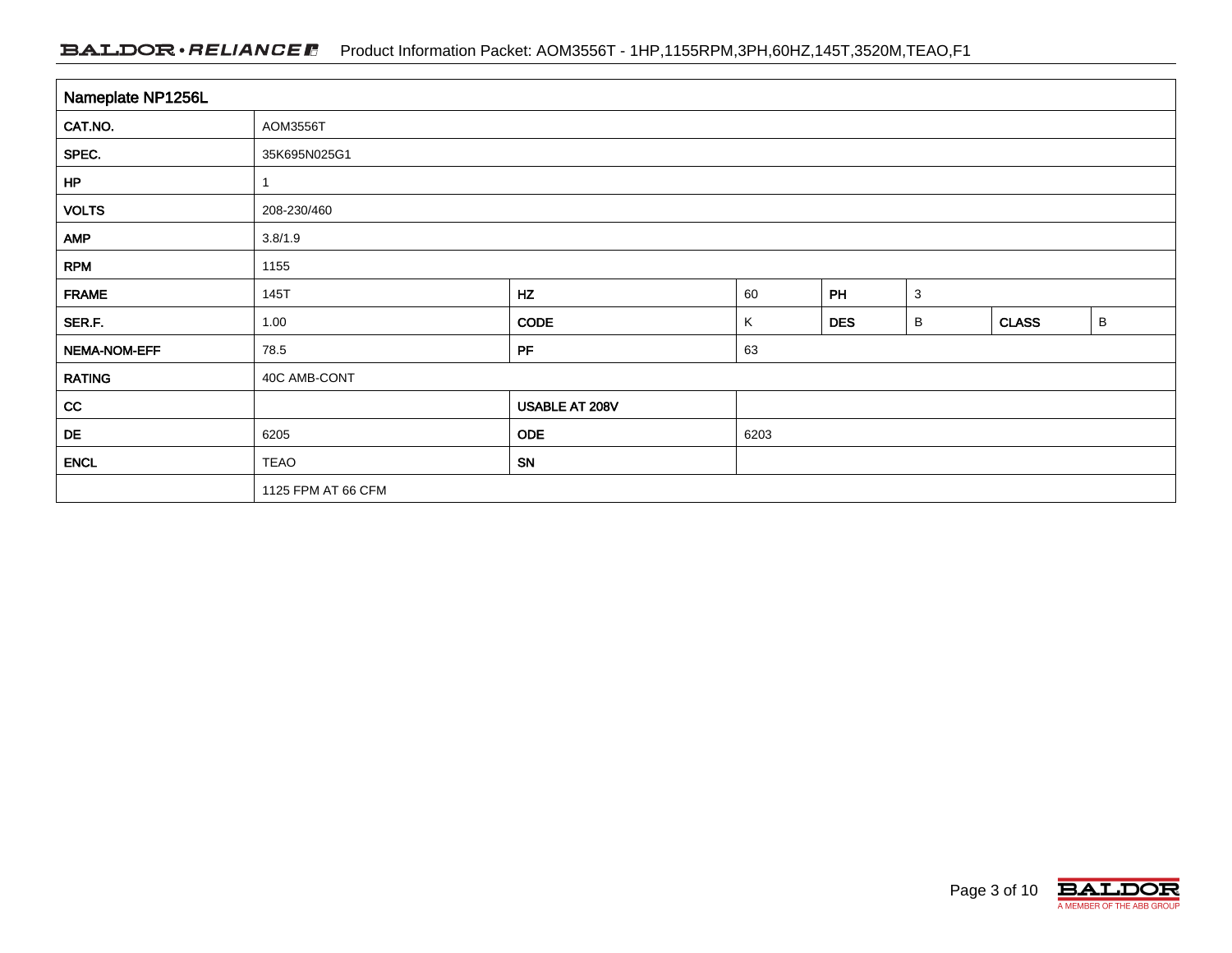| <b>Parts List</b>  |                                          |          |  |  |  |  |
|--------------------|------------------------------------------|----------|--|--|--|--|
| <b>Part Number</b> | Description                              | Quantity |  |  |  |  |
| SA224456           | SA 35K695N025G1                          | 1.000 EA |  |  |  |  |
| RA211567           | RA 35K695N025G1                          | 1.000 EA |  |  |  |  |
| NS2512A01          | <b>INSULATOR, CONDUIT BOX X</b>          | 1.000 EA |  |  |  |  |
| 35CB3007           | 35 CB CASTING W/.88 DIA, LEAD HOLE       | 1.000 EA |  |  |  |  |
| 36GS1000SP         | GASKET-CONDUIT BOX, .06 THICK #SV-330 LE | 1.000 EA |  |  |  |  |
| 51XB1016A07        | 10-16 X 7/16 HXWSSLD SERTYB              | 2.000 EA |  |  |  |  |
| 11XW1032G06        | 10-32 X .38, TAPTITE II, HEX WSHR SLTD U | 1.000 EA |  |  |  |  |
| 35EP3100M68        | STD FR EP-TENV-35L OR M--203 BRG-W/GREAS | 1.000 EA |  |  |  |  |
| HW4500A01          | 1641B(ALEMITE)400 UNIV, GREASE FITT      | 1.000 EA |  |  |  |  |
| HW5100A03SP        | WAVY WASHER (W1543-017)                  | 1.000 EA |  |  |  |  |
| 35EP3101A08        | PU ENDPLATE, MACH                        | 1.000 EA |  |  |  |  |
| HW4500A01          | 1641B(ALEMITE)400 UNIV, GREASE FITT      | 1.000 EA |  |  |  |  |
| 51XN1032A20        | 10-32 X 1 1/4 HX WS SL SR                | 2.000 EA |  |  |  |  |
| XY1032A02          | 10-32 HEX NUT DIRECTIONAL SERRATION      | 4.000 EA |  |  |  |  |
| 35CB4521GX         | CONDUIT BOX LID KIT                      | 1.000 EA |  |  |  |  |
| 51XW0832A07        | 8-32 X .44, TAPTITE II, HEX WSHR SLTD SE | 4.000 EA |  |  |  |  |
| HW2501D13SP        | KEY, 3/16 SQ X 1.375                     | 1.000 EA |  |  |  |  |
| HA7000A01          | KEY RETAINER 7/8" DIA SHAFT              | 1.000 EA |  |  |  |  |
| 85XU0407S04        | 4X1/4 U DRIVE PIN STAINLESS              | 2.000 EA |  |  |  |  |
| MJ1000A75          | GREASE, POLYREX EM EXXON (USe 4824-15A)  | 0.050 LB |  |  |  |  |
| MG1000G27          | MED CHARCOAL METALLIC GREY               | 0.017 GA |  |  |  |  |
| HA3100A15          | THRUBOLT 10-32 X 8.375                   | 4.000 EA |  |  |  |  |
| LC0005E01          | CONN.DIA./WARNING LABEL (LC0005/LB1119N) | 1.000 EA |  |  |  |  |
| NP1256L            | ALUM UL CSA CC                           | 1.000 EA |  |  |  |  |

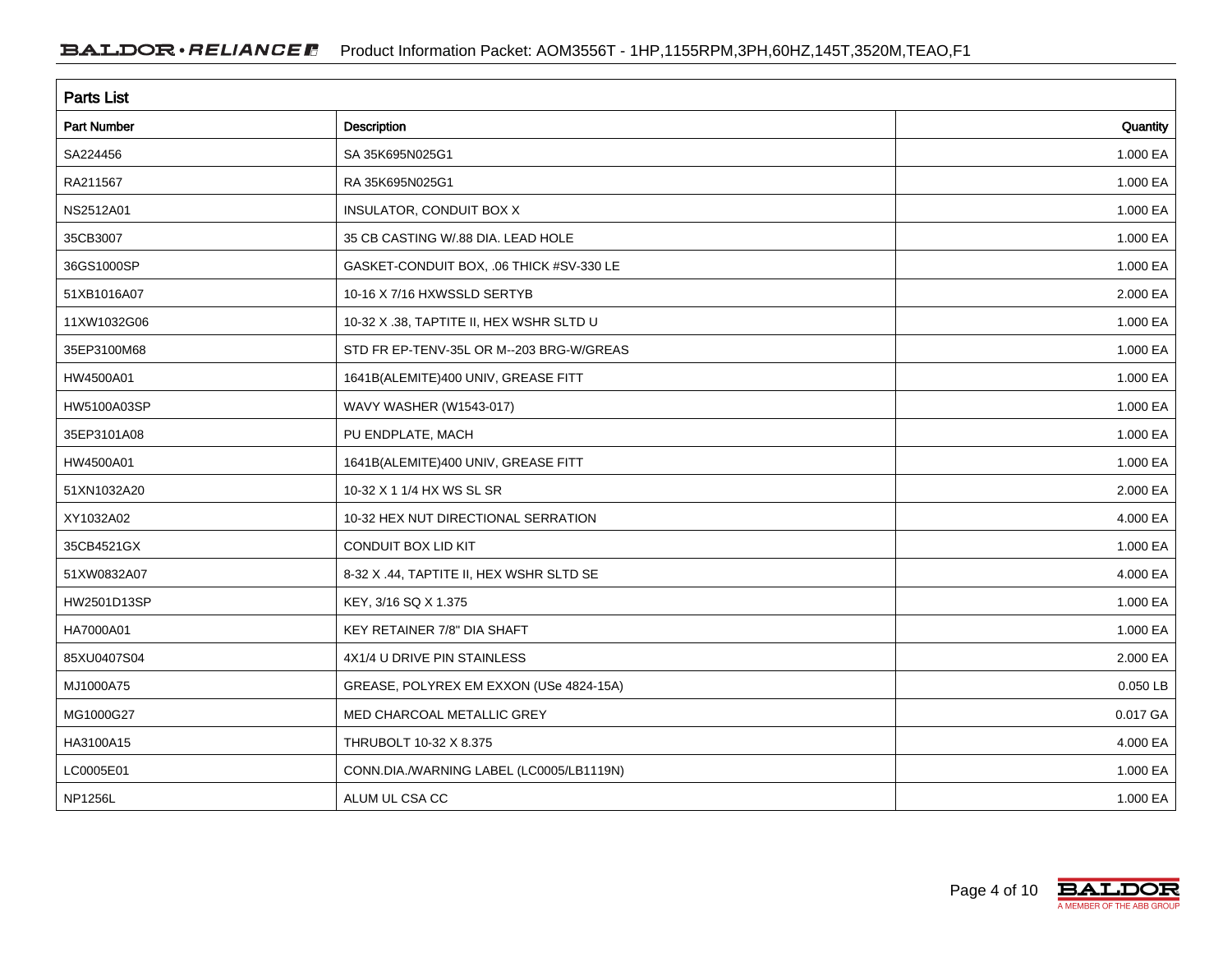| <b>Parts List (continued)</b> |                                          |          |  |  |  |  |
|-------------------------------|------------------------------------------|----------|--|--|--|--|
| <b>Part Number</b>            | Description                              | Quantity |  |  |  |  |
| 35PA1066                      | PKG GRP, PRINT<br>PK1008A06              | 1.000 EA |  |  |  |  |
| MN416A01                      | TAG-INSTAL-MAINT no wire (1200/bx) 11/14 | 1.000 EA |  |  |  |  |

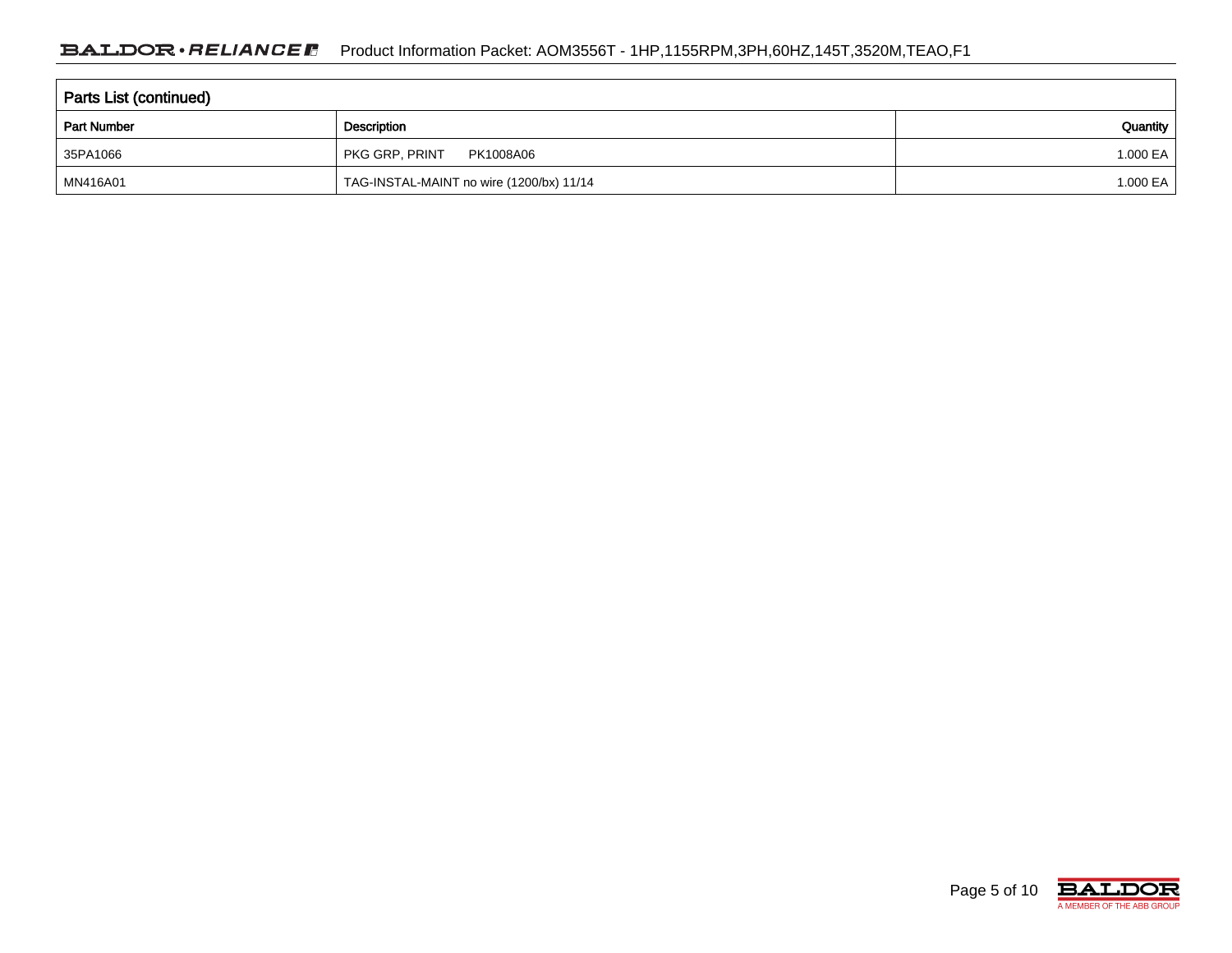| Accessories        |                     |    |  |  |  |  |  |
|--------------------|---------------------|----|--|--|--|--|--|
| <b>Part Number</b> | <b>Multiplier</b>   |    |  |  |  |  |  |
| 35-8762            | C FACE KIT          | A8 |  |  |  |  |  |
| 35EP1506A01SP      | <b>D-FLANGE KIT</b> | A8 |  |  |  |  |  |

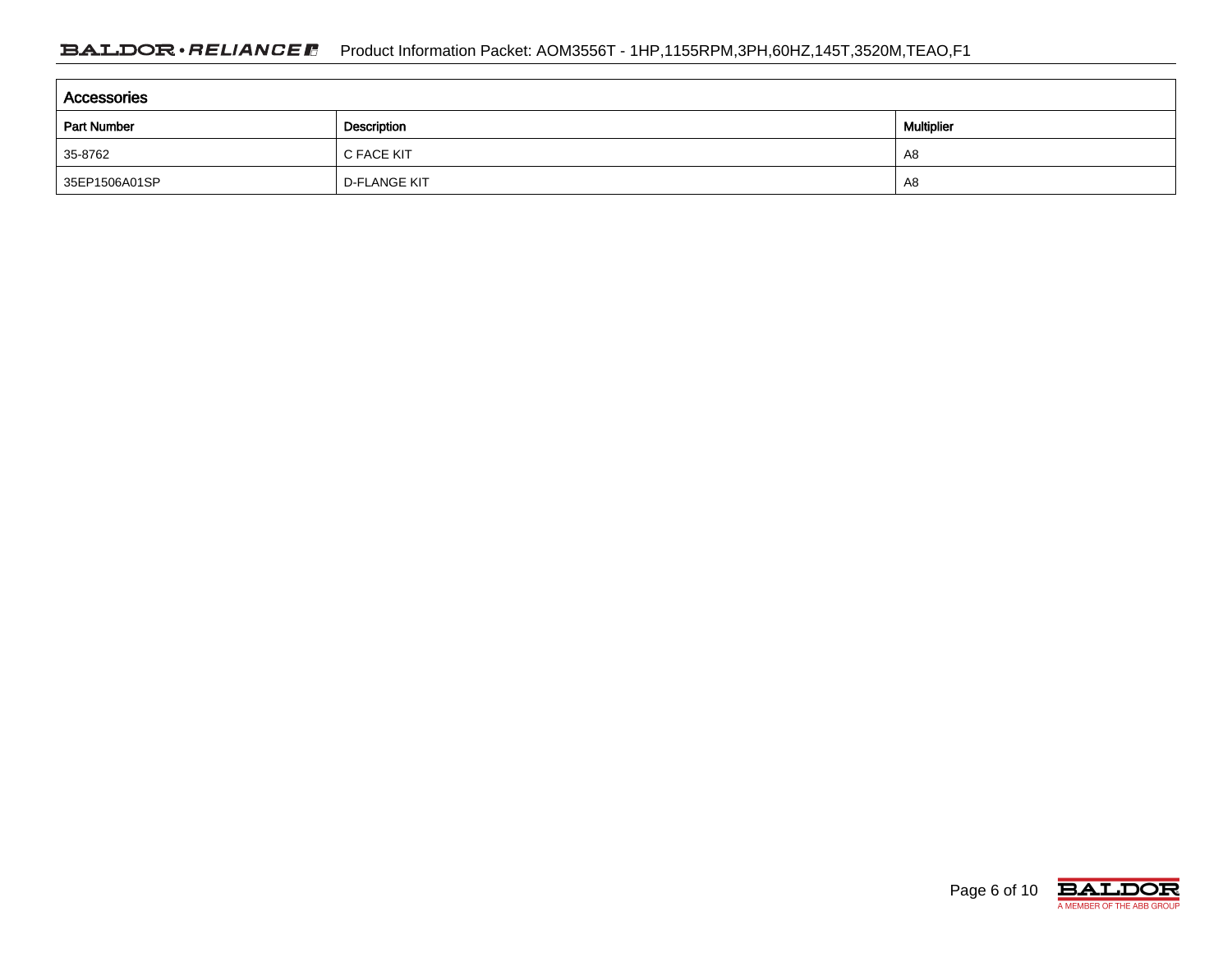### **AC Induction Motor Performance Data**

Record # 36533 - Typical performance - not guaranteed values

| <b>Winding: 35WGN025-R002</b> |                | <b>Type: 3520M</b>  |                                                 | <b>Enclosure: TEAO</b>     |                |  |
|-------------------------------|----------------|---------------------|-------------------------------------------------|----------------------------|----------------|--|
|                               | Nameplate Data |                     | 460 V, 60 Hz:<br><b>High Voltage Connection</b> |                            |                |  |
| <b>Rated Output (HP)</b>      |                |                     | Full Load Torque                                |                            |                |  |
| <b>Volts</b>                  | 208-230/460    |                     |                                                 | <b>Start Configuration</b> | direct on line |  |
| <b>Full Load Amps</b>         | 3.8/1.9        |                     |                                                 | <b>Breakdown Torque</b>    | 14.1 LB-FT     |  |
| R.P.M.                        | 1155           |                     | Pull-up Torque                                  | 8.43 LB-FT                 |                |  |
| ∣Hz<br>3<br>60<br>Phase       |                | Locked-rotor Torque | 9.76 LB-FT                                      |                            |                |  |
| NEMA Design Code              | B              | <b>KVA Code</b>     | K.                                              | <b>Starting Current</b>    | 10.3A          |  |
| Service Factor (S.F.)         |                |                     | No-load Current                                 | 1.41A                      |                |  |
| NEMA Nom. Eff.                | 78.5           | Power Factor        | 63                                              | Line-line Res. @ 25°C      | 19.8 $\Omega$  |  |
| Rating - Duty                 | 40C AMB-CONT   |                     |                                                 | Temp. Rise @ Rated Load    | $67^{\circ}$ C |  |
| S.F. Amps                     |                |                     |                                                 | Temp. Rise @ S.F. Load     | $78^{\circ}$ C |  |
|                               |                |                     |                                                 | Rotor inertia              | 0.119 LB-FT2   |  |

Load Characteristics 460 V, 60 Hz, 1 HP

| % of Rated Load | 25   | 50   | 75   | 100  | 125  | 150  |
|-----------------|------|------|------|------|------|------|
| Power Factor    | 27   | 42   | 54   | 63   | 70   | 74   |
| Efficiency      | 61.5 | 73.7 | 77.7 | 78.6 | 77.9 | 75.9 |
| Speed           | 1191 | 1180 | 1169 | 1157 | 1141 | 1123 |
| Line amperes    | 1.42 | 1.52 | 1.67 | 1.88 | 2.15 | 2.49 |

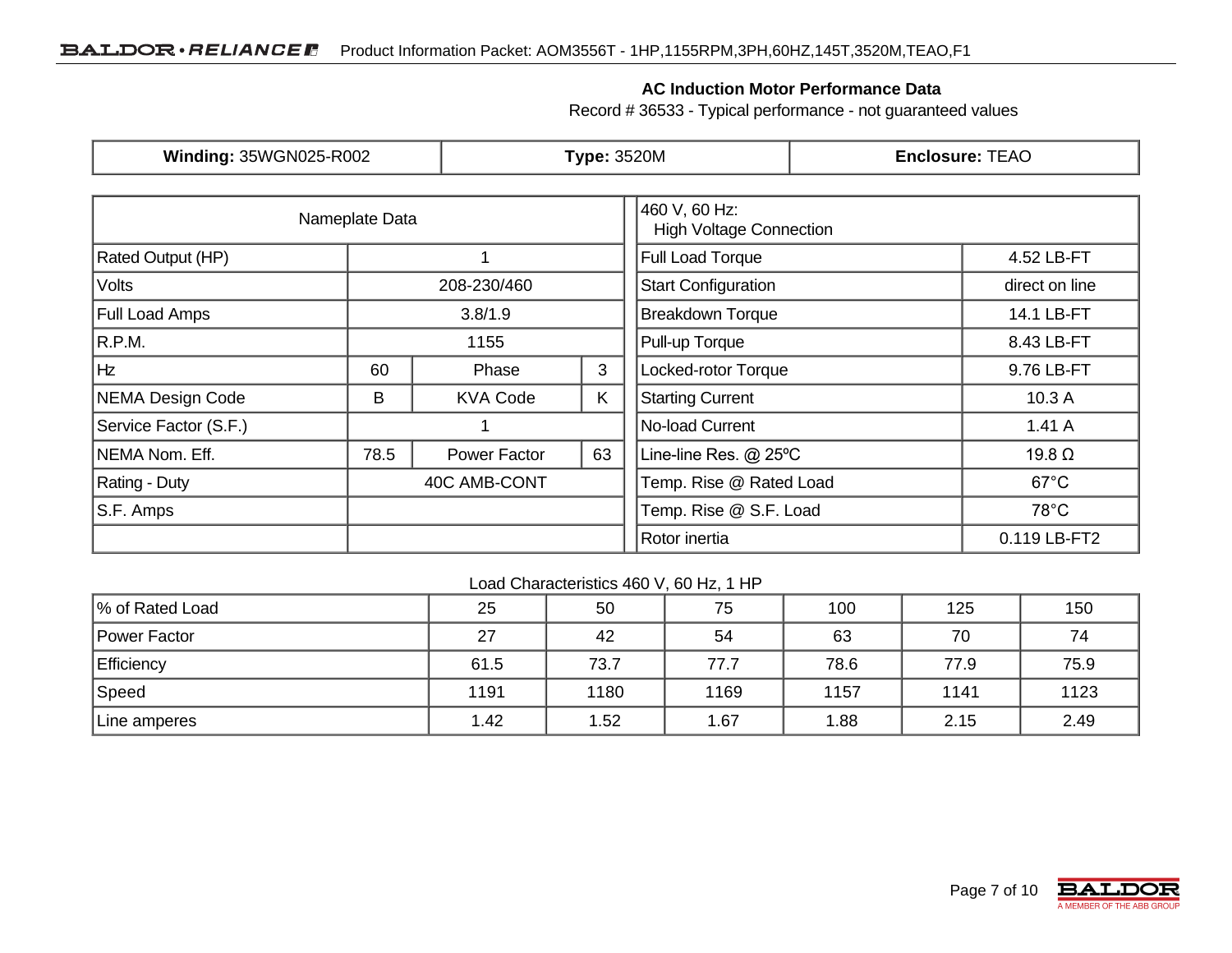

Performance Graph at 460V, 60Hz, 1.0HP Typical performance - Not guaranteed values

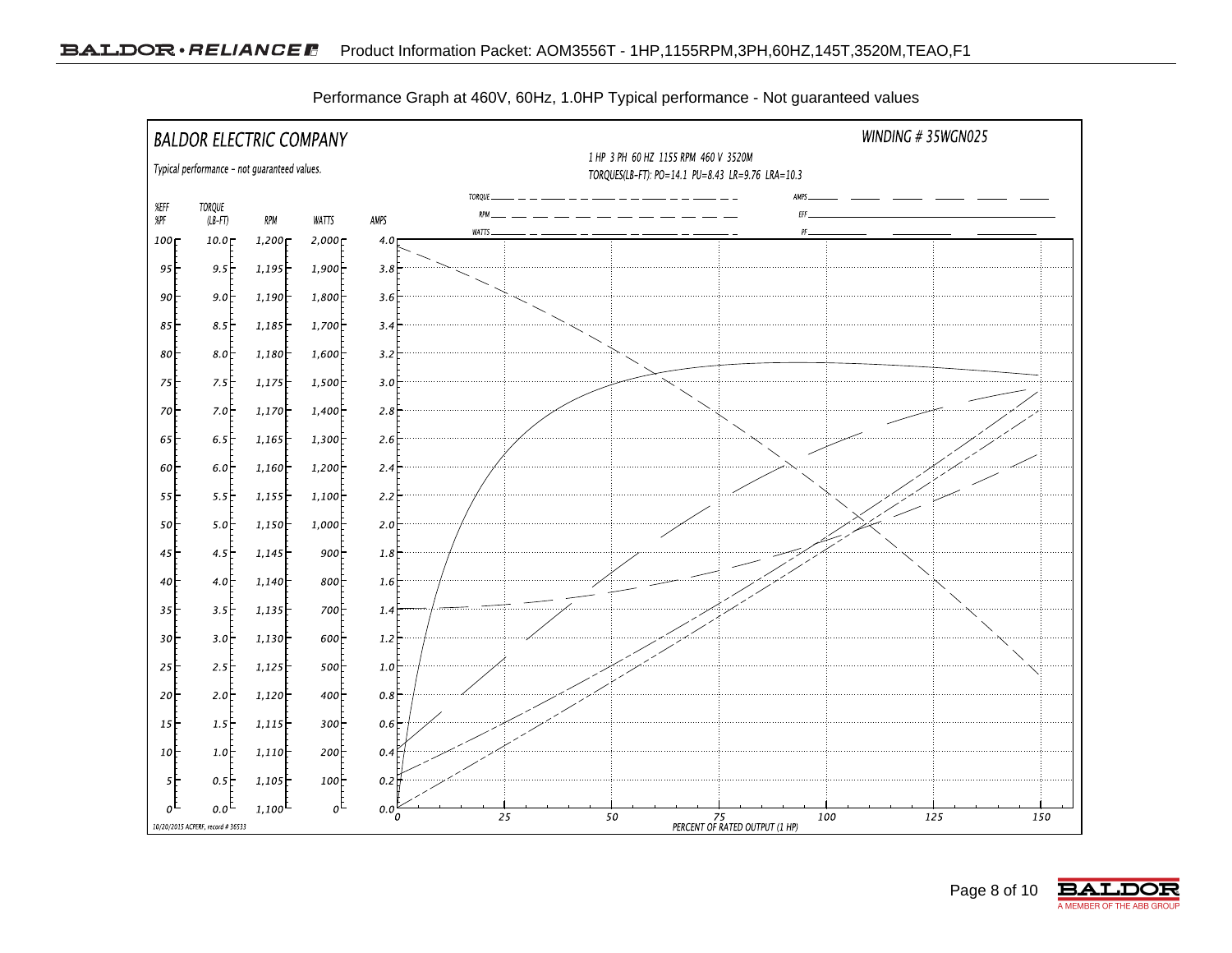